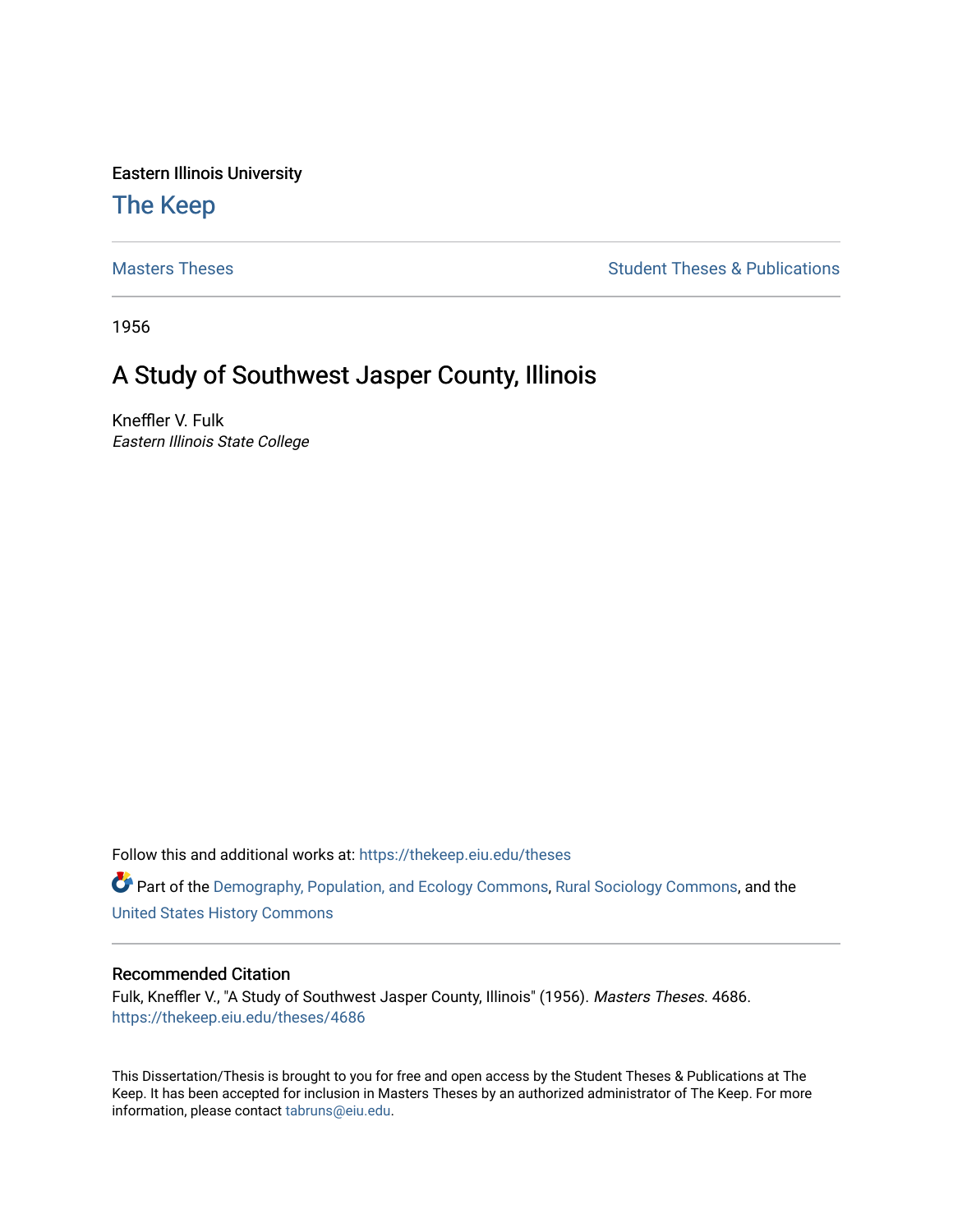A STUDY OF SOUTHWEST JASPER COUNTY, ILLINOIS

--

\*\* -\*\*\*\*\*\*

A Paper

by

Kneffler V. Fulk Presented to the Faculty

of

Eastern Illinois State College

\*\*\*\*\*\*\*\* ,J�

In Partial Fulfillment of the Requirements for the Degree Master of Science in Education

\*\*\*\*\*\* -\*\*

Approved:

Pro1essor of Social Science

rolessor of rancaulon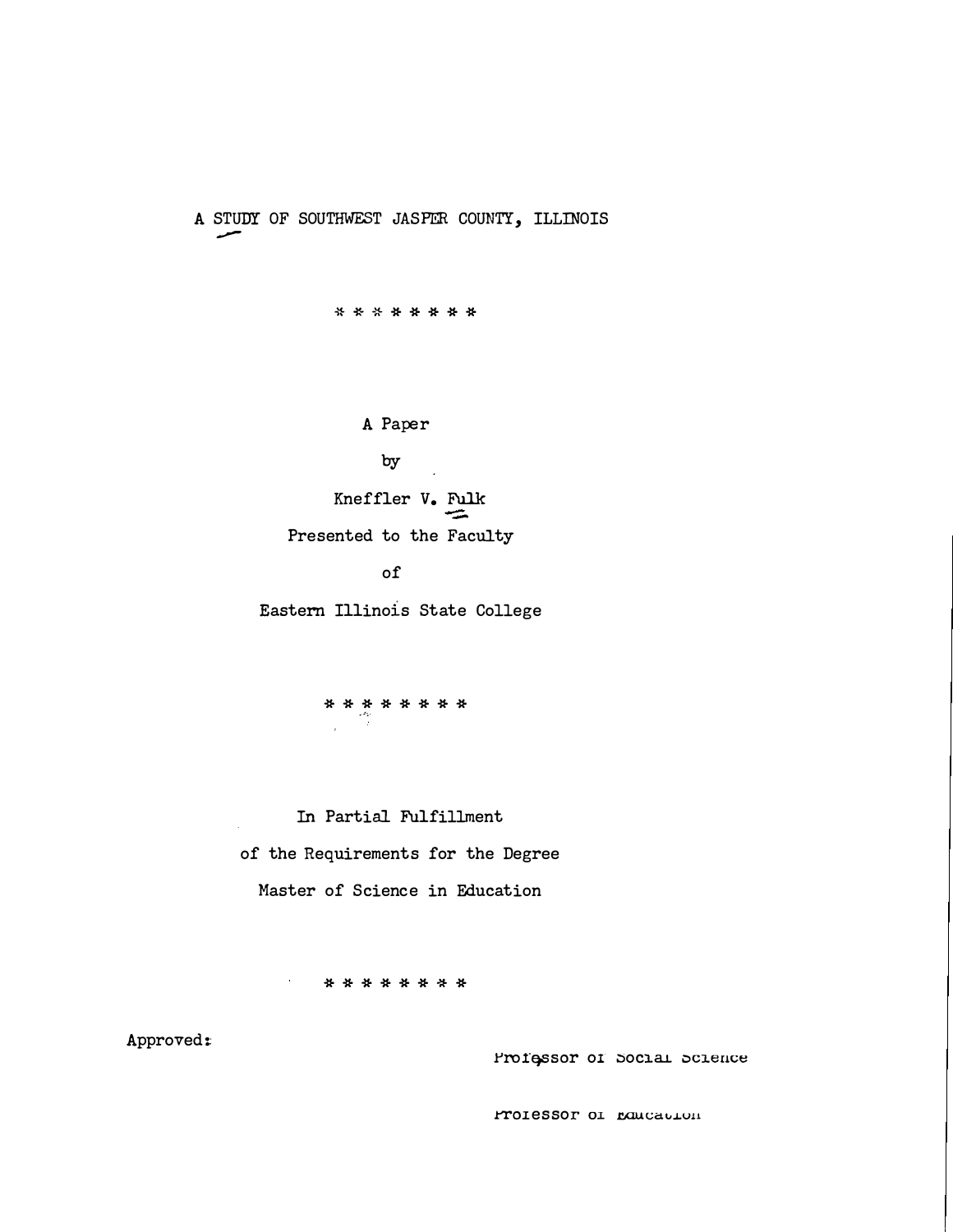## TABLE OF CONTENTS

and the control

| <b>CHAPTER</b> | <b>PAGE</b> |
|----------------|-------------|
|                |             |
|                |             |
|                |             |
|                |             |
|                |             |
|                |             |
|                |             |
|                |             |

 $\sim 10^7$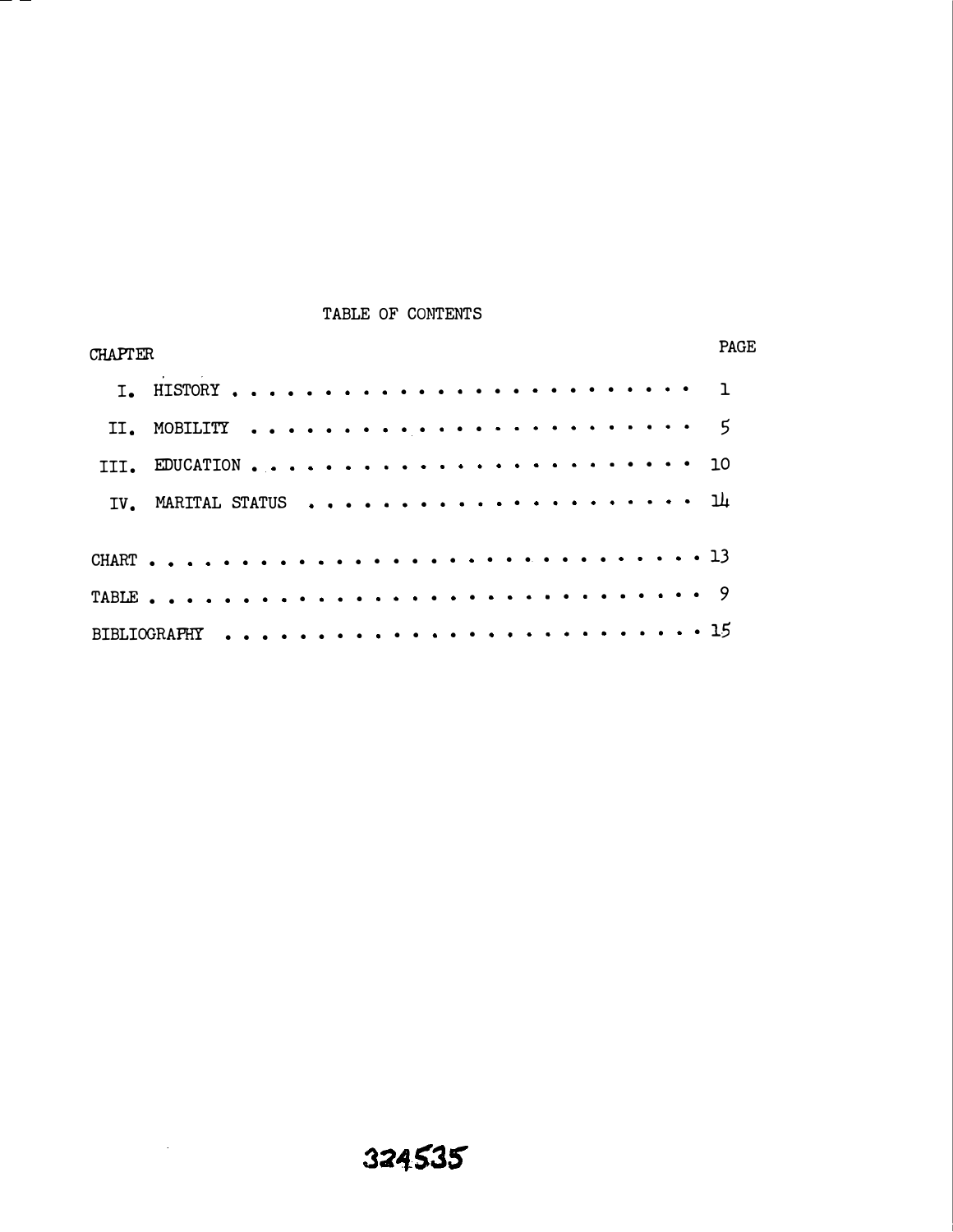#### **PREFACE**

The writer has been privileged to teach the children in the southwest area of Jasper County for the past twenty-nine years. During that time, he has kept records of the movements, educational progress, and marital status of all those who have passed through his classroom. He felt that the information he has gathered during the years might throw .some light on the general pattern of migration, education, and marital status of a segment of young people reared in South-Central Illinois. The area studied is one in which population has been declining rapidly. In this respect, it has much in common with other rural areas which are primarily agricultural in nature. It is the hope of the writer that he may demonstrate in his small way that such areas as his are educating the young, not for life within their home communities, but for service and labor in communities other than those that trained them.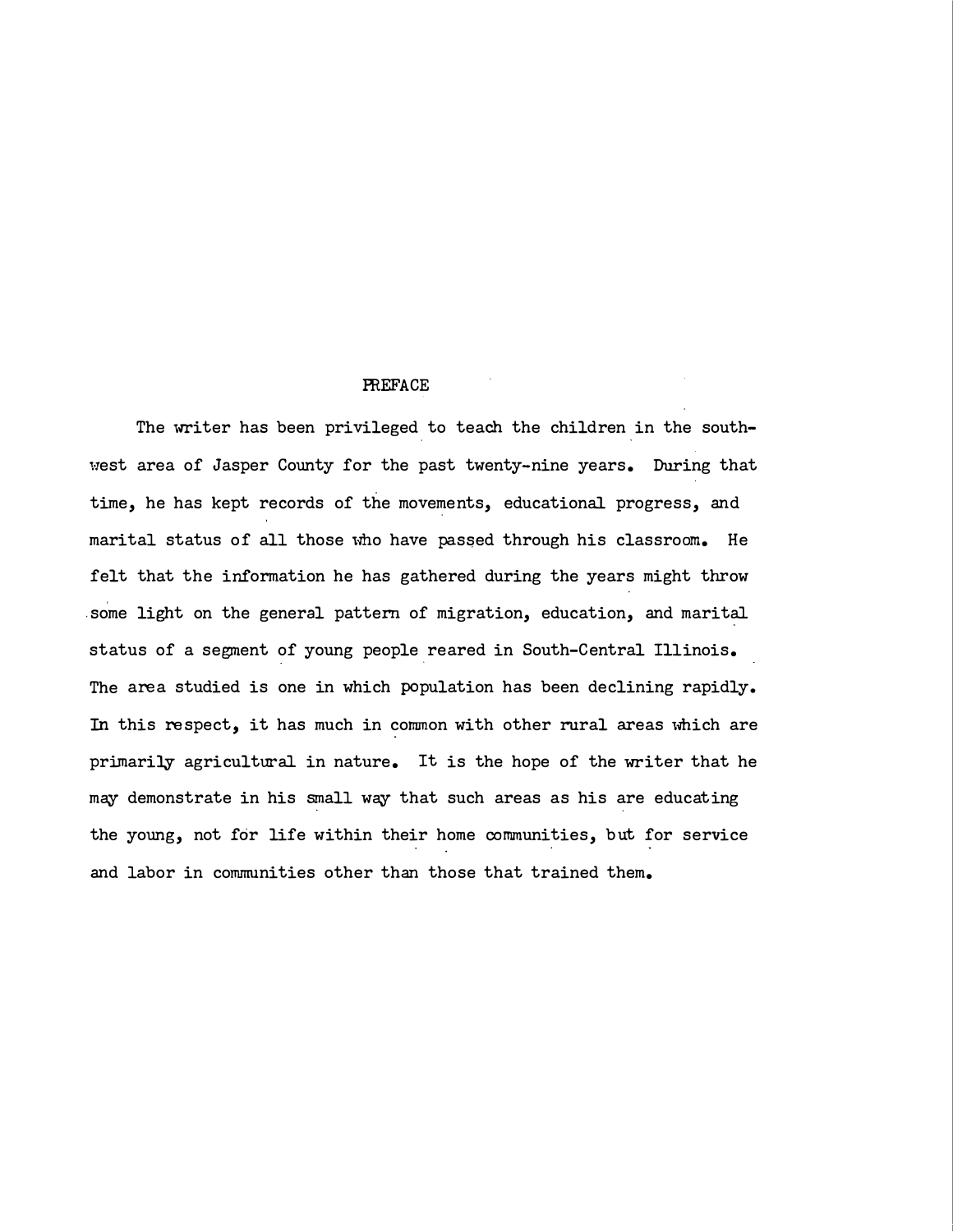#### HISTORY

Jasper County Illinois was created by an act of the State legislature in  $1831<sup>1</sup>$ . At that time, the area that is now Jasper County was claimed by the Federal government, but it was in the possession of the Piankashaw Indians. This land was a part of the territory that had been discovered, explored, and claimed by the French. In 1763, France gave her claims to England. During the Revolutionary War, soldiers from Virginia invaded the territory and conquered the few French settlements. They claimed the region for Virginia. In  $178\mu$ , Virginia ceded her claims to the Federal government. In 1795, the Federal government, through General Wayne, negotiated a treaty with the Piankashaw Indians and some other tribes giving them \$210, 000.00, with the understanding that they were to give up their claims to  $11,809,199$  acres of land. In 1805, General Harrison made a second treaty with them in which they were given  $\frac{1}{4}$ , 100.00 for claims to 2,676,103 acres. They did not give up the land until after 1812.

Jasper County was originally a part of Crawford County. In 1816, all the territory between the Wabash and Kaskaskia Rivers and the present southern boundary of Illinois to the northern limits of the United States was Crawford County.

<sup>1.</sup> Martha Robbins, Jasper County Illinois, 1938, West Liberty, Illinois (Mimeographed.)

<sup>2.</sup> Olney Daily Mail, Tuesday, October 19, 1954. Vol. 56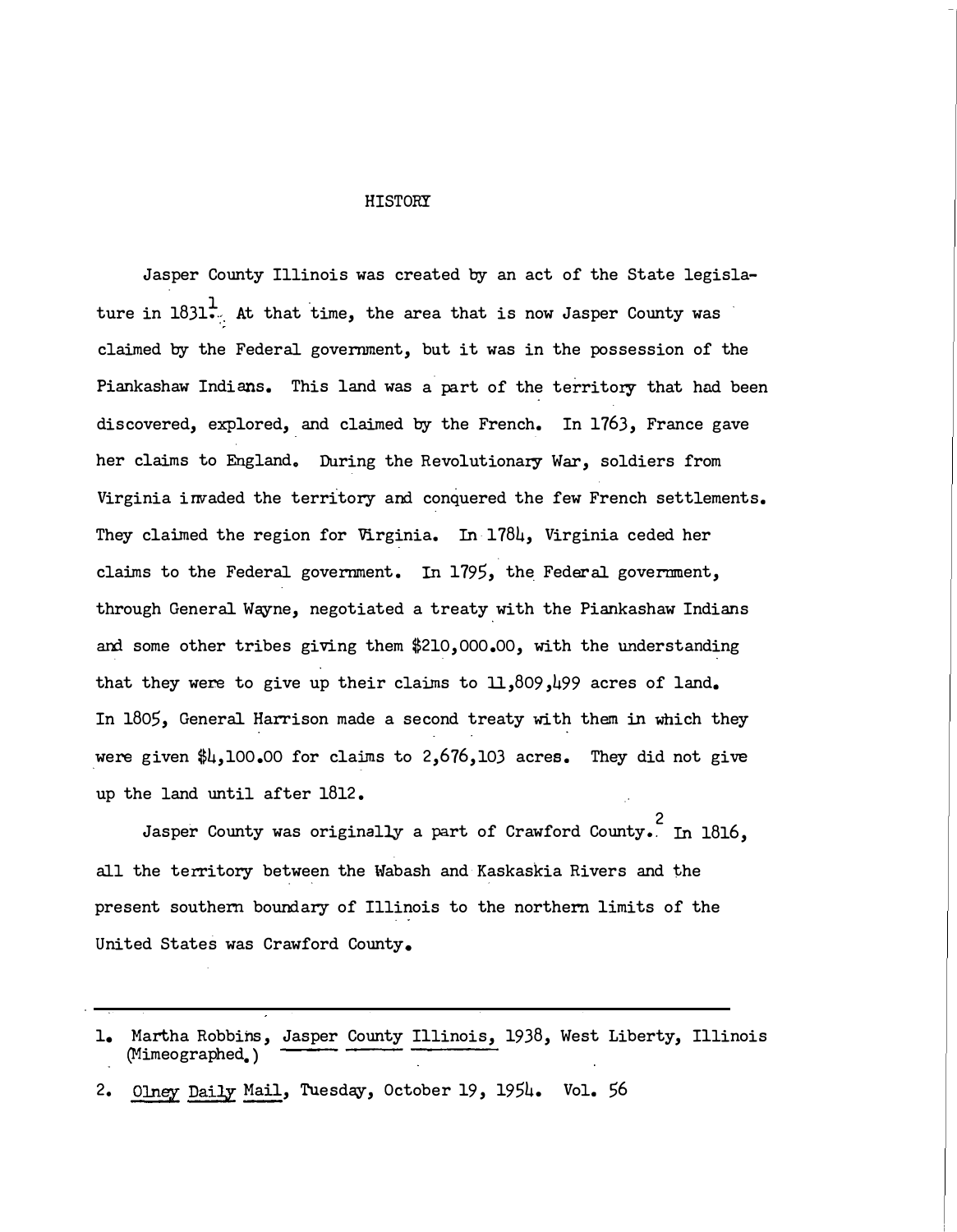Illinois became a state in 1818. In 1831, the state legislature, which had been dividing the giant Crawford County into smaller counties, formed what is now Jasper County and called it by that name.  $\exists t$  also declared that its County Seat, 'Whenever selected by Commissioners Nathan Moss, William Magill, and Asahel Heath, would be called Newton. These names were selected in honor of two South Carolina heroes who served under General Marion in the Revolutionary War.

The Federal Land Policy, which brought about the great western movement in the nation as a whole, was of great significance to Jasper County during the pioneer period.<sup>3</sup> The Federal Land Ordinance of 1785, provided for a rectangular system of survey to be used in the territory north of the Ohio River. Town units, each containing 36 square miles, were formed by meridians drawn north and south and base lines drawn ' east and west. Each range, town, and section was numbered in a definite pattern so that a tract of land could be exactly located.

Land offices were established. The individual could purchase land directly from the Federal government. The terms of purchase were changed from time to time. When Jasper County was created, land could be purchased for  $1.25$  per acre. Most of the people living in the County were "squatters". They had come into the County and selected suitable spots for their homes without the formality of purchase. The increase in population forced them to procure title for their land from the

3. Ibid. P. 12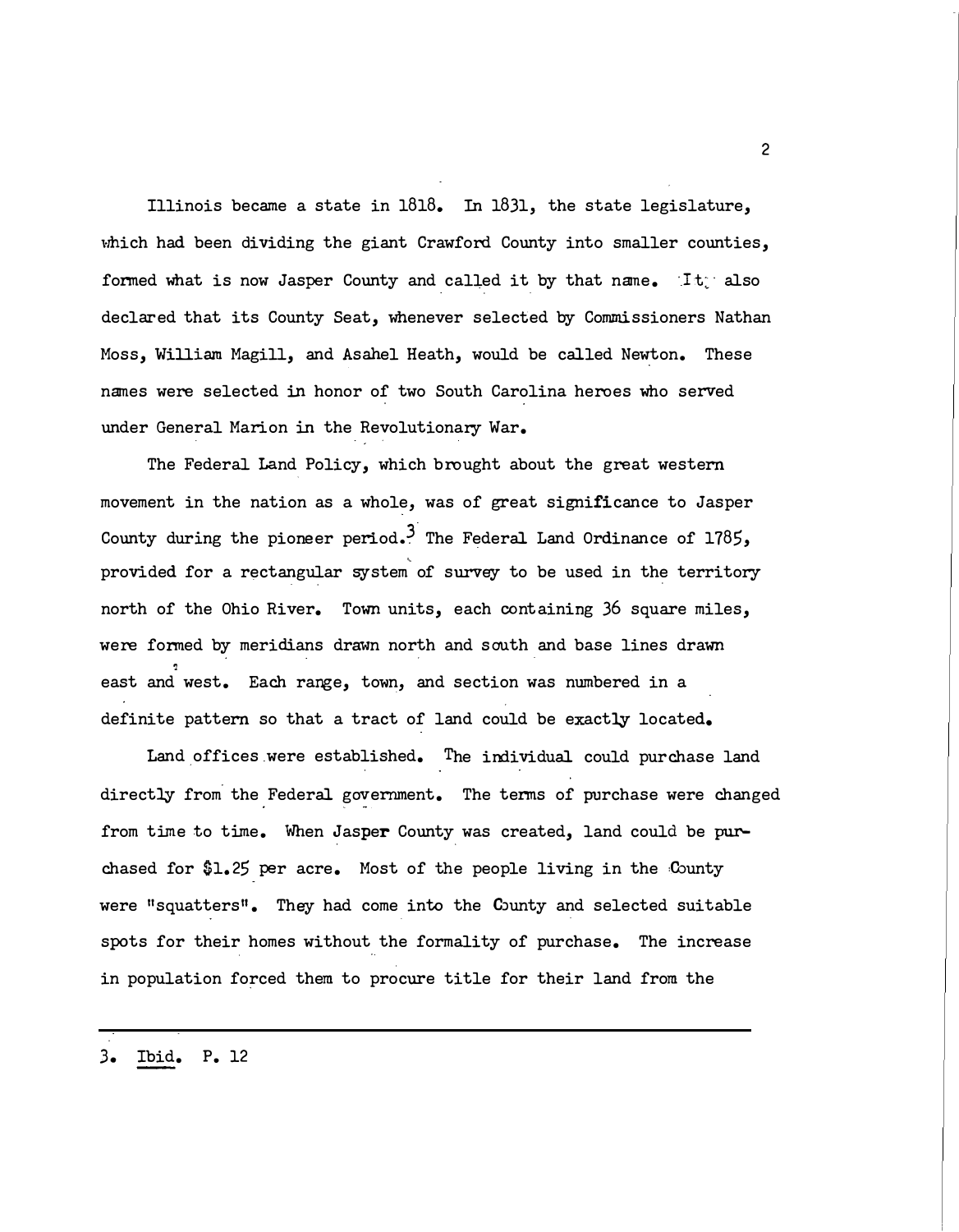Federal government. They were protected in their claims by the Pre-Emption Act. This Act gave the individual who had improved the land the opportunity to buy it. Paying for the land was difficult, due to the fact that there were few methods of marketing products.

Michael Grove, an early settler in what is now Grove Township, recorded in 1863 that the first settler, in what is now Jasper County, was a man by the name of Lewis.

Newton was founded in 1826, when James Jordan and his family settled there and built the first cabin near where the present courthouse stands. Other early settlers were John V. Barnes, Benjamin Reynolds, L. W. Jordan, Benjamin Harris, a Wilkes, and a Wade. Two of the streets were named after Jordan and Reynolds. There is a Wade Township which includes the County seat of Newton. James Jordan entered his claim to the land in 1831. Newton continued as a non-incorporated village until 1865, when it received its state charter of incorporation.

Most of the early Jasper County Pioneers were from Kentucky and other Southern States. They came by way of the Ohio and Wabash Rivers. They used·a route called the Palestine-Vandalia road. Their economic and political sympathies were with the South. This was due to the fact they had common agricultural interests. They had common grie.vances against the money lenders of the East. There were many conflicts between farming areas, especially over slavery, which brought about a migration from the North and East and increased markets and commerce. Jasper County grew very little in population until the completion of the Illinois Central Railroad. The railroad was planned during the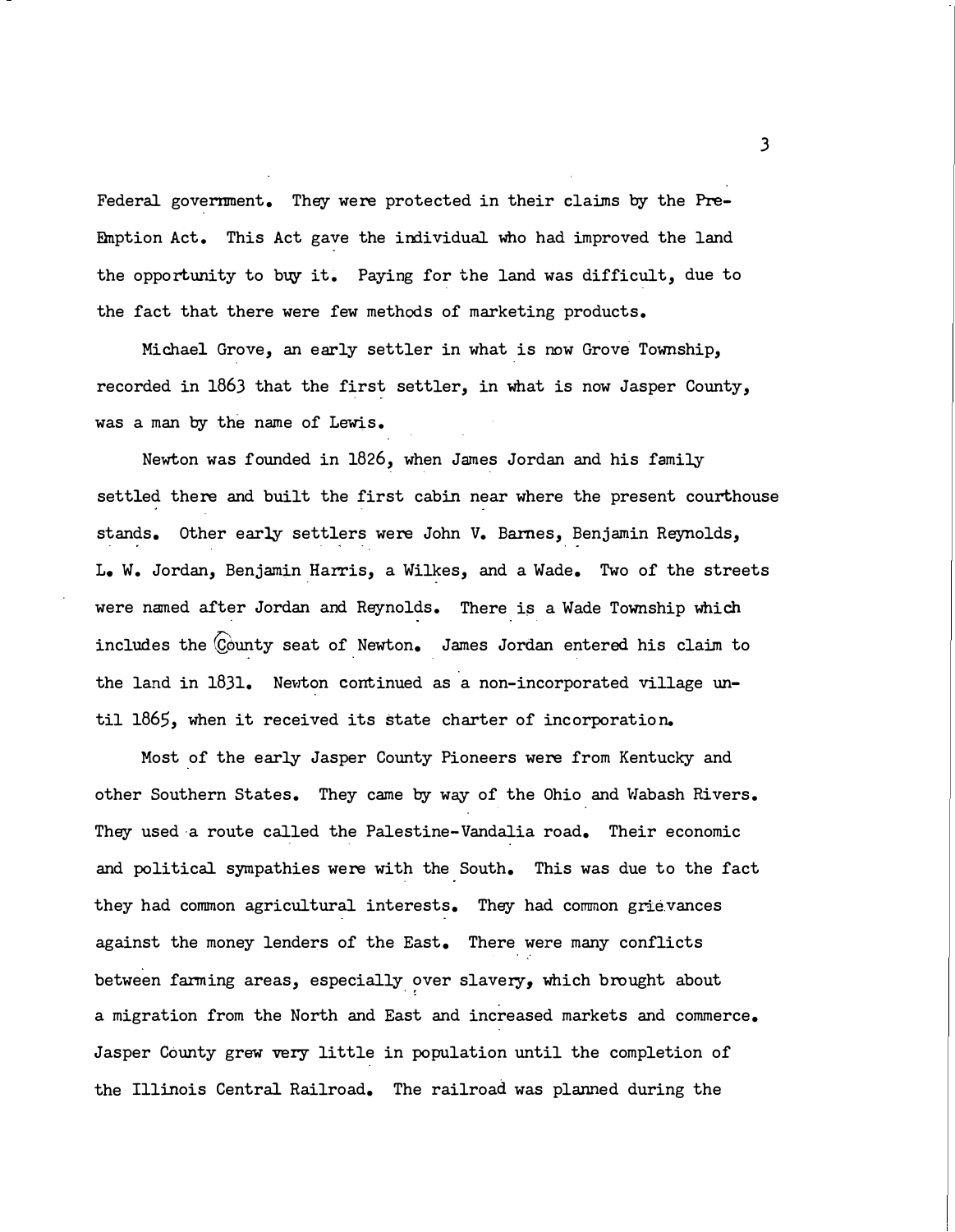the mid 1850's and was completed through the County in 1876.

The transitional years of the County may be listed as 1870-1890, during which there were changes in political life and institutions. Eleven township governments were established. Villages with post offices were built at convenient points along the railroads. These were centers of social and economic life. Agriculture remained as the outstanding industry. It was subsistence farming. Group activities increased.

The period, from 1910 to the present, has been marked by improved . roads and a tremendous increase in the number of automobiles and tractors. In 1911, as many as five automobiles passing through a<br>a,day village was unusual. In 1919, there were 970 licensed automobiles in the County. There were 1,120 in 1920. In 1956, there were 3,966 automobiles and trucks.

The first hard-surfaced road was Route 33 which extended west from Newton approximately seven miles. It was built in the early 19201s. Later roads built included one north and south and another east and west across the County. They cross at Newton. Besides these main highways, many miles of secondary highways have been built some of which are paved, some are black top, and most of the rest are graveled. Only a few homes are still dependent on oiled or unimproved roads.

The improved roads brought about great changes in transportation. Trucks supplanted trains as common carriers, except for exceptionally heavy goods and items being shipped long distances.

 $\frac{1}{4}$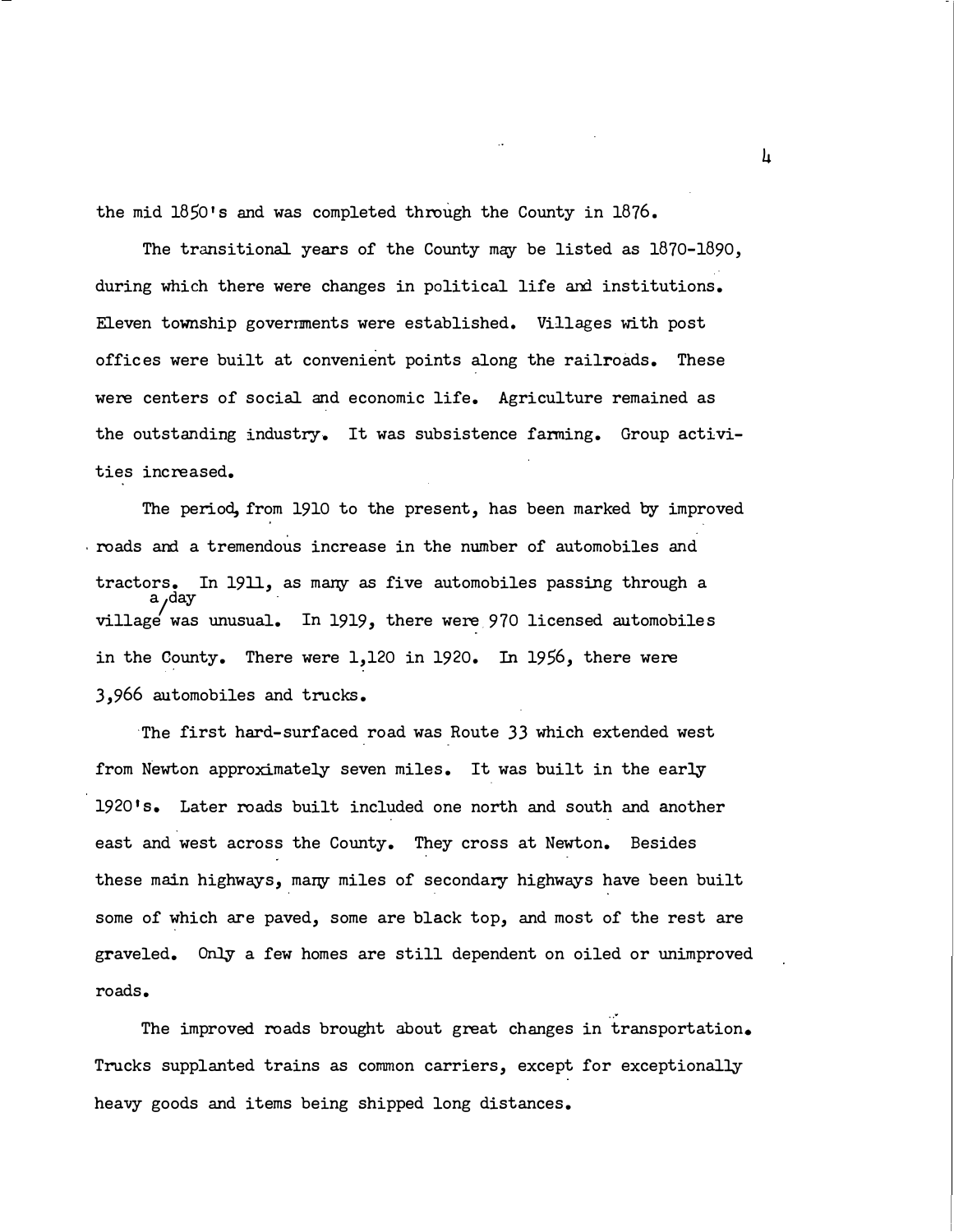#### MOBILITY OF POPULATION

Mobility in this study was confined to horizontal movement only. The school districts were two miles square, and each had a one-room school building. In these one-room school districts very few former pupils are now found. Three have two. One has none. Two have four. Those that remain are either living with or near their parents. Those who remain are all men except one. They are usually the youngest of the family. Three live on large farms. They are in partnership with their parents.

Sixty-seven of these former pupils have moved to adjoining areas or counties. These people are predominately farmers or are in work related to farming. A few work as mechanics, clerks, or employees of small factories. Thirty-four have moved north and have spread out over a large area. A very small number of these are farm workers or renters. The greater part, however, are employed in industrial plants, such as bean mills, steel mills, oil refineries, and defense plants. Seventeen live in other states. Three of these are women whose husbands work in the steel mills. One man lives in Indiana where he is employed in the steel mills. One lives in Missouri and works in a shell factory. Three live in Colorado. One of these is an industrial worker, another is a pilot and the third is a housewife. Six live in Texas. They went there as employees of oil companies. California has three. One is a housewife and real estate agent, another is an industrial worker. The third is a city fireman in Los Angeles.

This study shows that six of these pupils are deceased, four are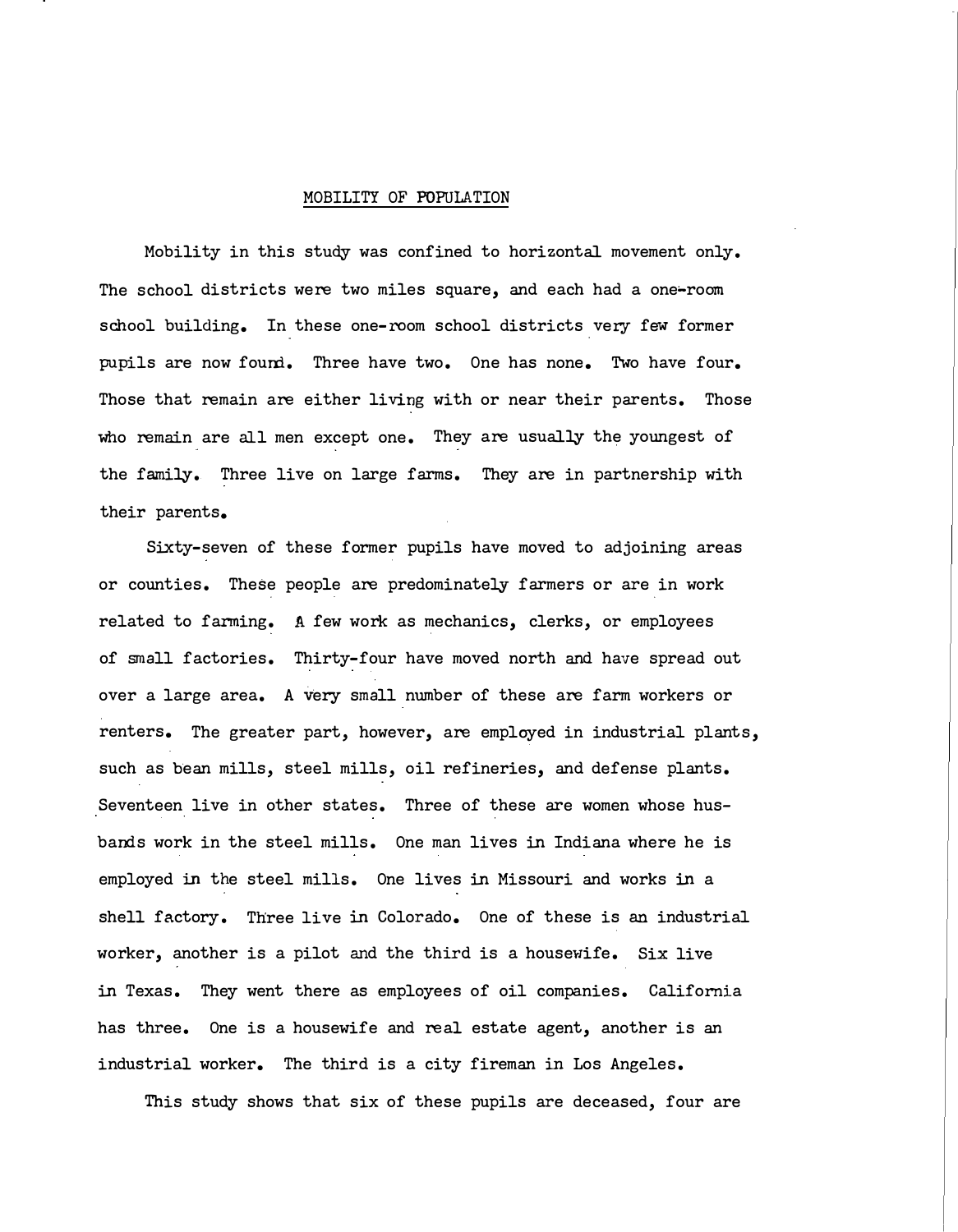serving in the anned forces, and seventeen remain in the old school district areas. Only twelve per cent of all pupils studied can remain in the home area and progress. The farms have become larger units. There are thirty-six building sites from which buildings have been moved or torn down. A few buildings are still there but abandoned. This is an area with a diminishing number of farms of increasing size. The change has been from diversified to grain and livestock fanning. Twenty-nine years ago each farmer produced a variety of products. He produced many types of poultry, dairy products, meat, animals, lumber, fur, wool, and fruit, some of which he was able to sell. There was one field crop in particular that was a cash crop. This was a grass called "Redtop". It grew best on wet, sour land. We find very little of this crop today. Its disappearance was due to draining the soil and the use of limestone. Many horses and mules were formerly raised.

The pupils who have moved away have migrated for the most part to urban areas. It is interesting to compare 1928 pupils in thiS writer's study with the 1928 sample studied by Baker and Wright and reported in their book, "Midwest and Its Children". The comparison shows that the mobility pattern followed by "Midwest" children is very similar to that followed by Southwest Jasper County children. In order to make the samples correspond, the writer tabulated the movements of his 1928 pupils and compared them with "Midwest's" sample of 1928. In both groups, the percentage of those who remain in the - . home district is very low. The number who move from the home district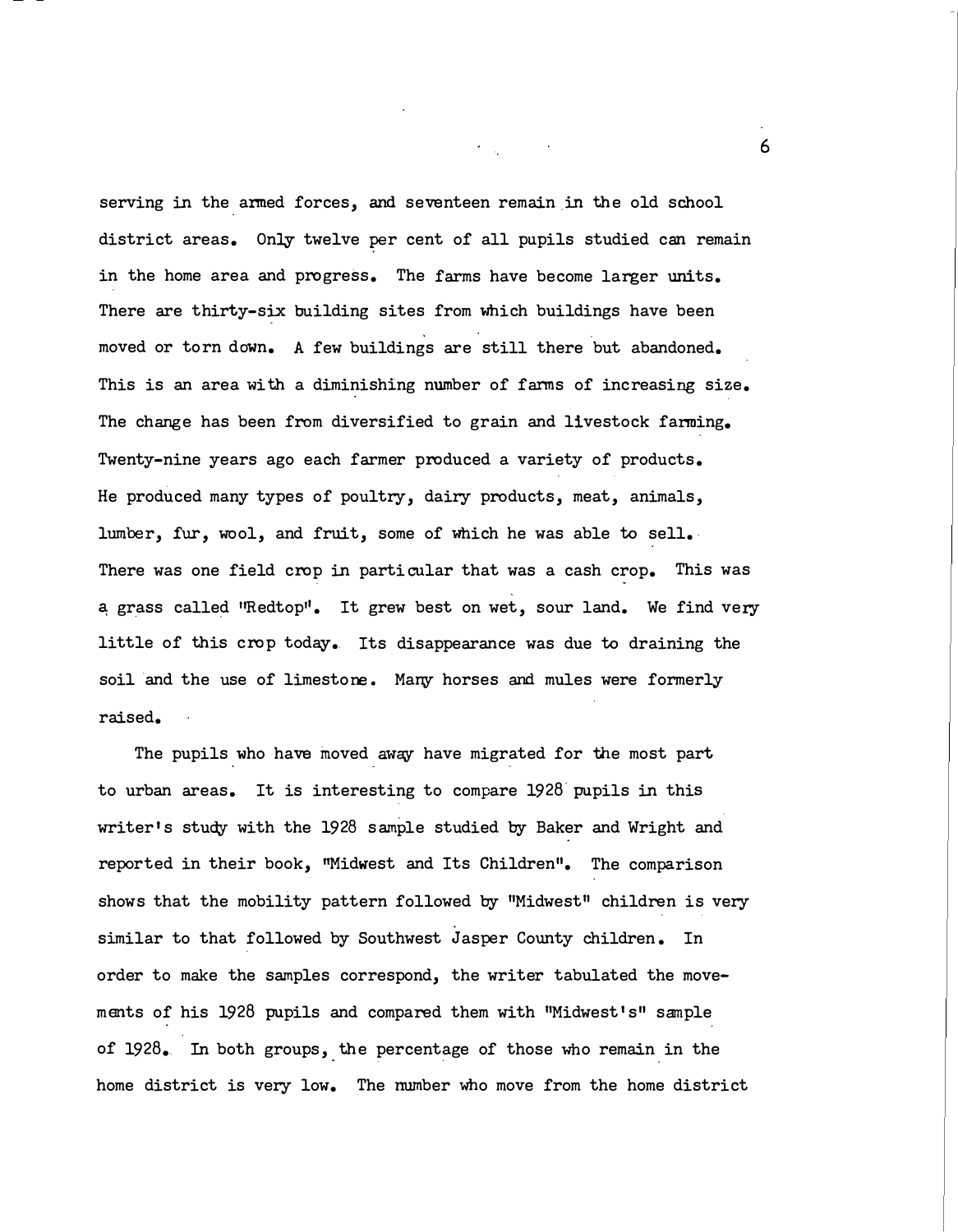to another district in the same county is still smaller. However, the subjects in the "Midwest" study were more likely to move farther from home than the writer's 1928 group. In the "Midwest" study, 71.6 per cent settled in either "Midwest" State or a bordering state. Of the writer's 1928 group, 90 per cent settled in either Illinois or a bordering state. In both groups, the subjects show a tendency to move out of their home community, but they do not move in great numbers to far-away sections.

Tables I and II, page 9, shows the comparative migration away from the southwest area and midwest area.

Many of the pupils in the 1946-1955 group are still in school. The rest of the pupils in this group show the same general pattern of mobility as the older group. They, too, move from rural to urban areas, especially to the north. Thirty-eight have moved away.  $\chi$  they are employed in industrial plants or transportation. One, an industrial worker, lives in California. One girl is a nurse. One girl is in nurse's training. Four men are in the anned forces. One is a mental patient in a state hospital. Two, because of health, live in Arizona. The men and women had to move in order to find work.

Here is the mobility record of a typical "Southwest area" family: three daughters married and moved to Indiana where their husbands work in the steel mills; two daughters married oil field workers and live in small villages in adjoining counties; one son lives in California; and six younger children are still at home and five of these are still in school.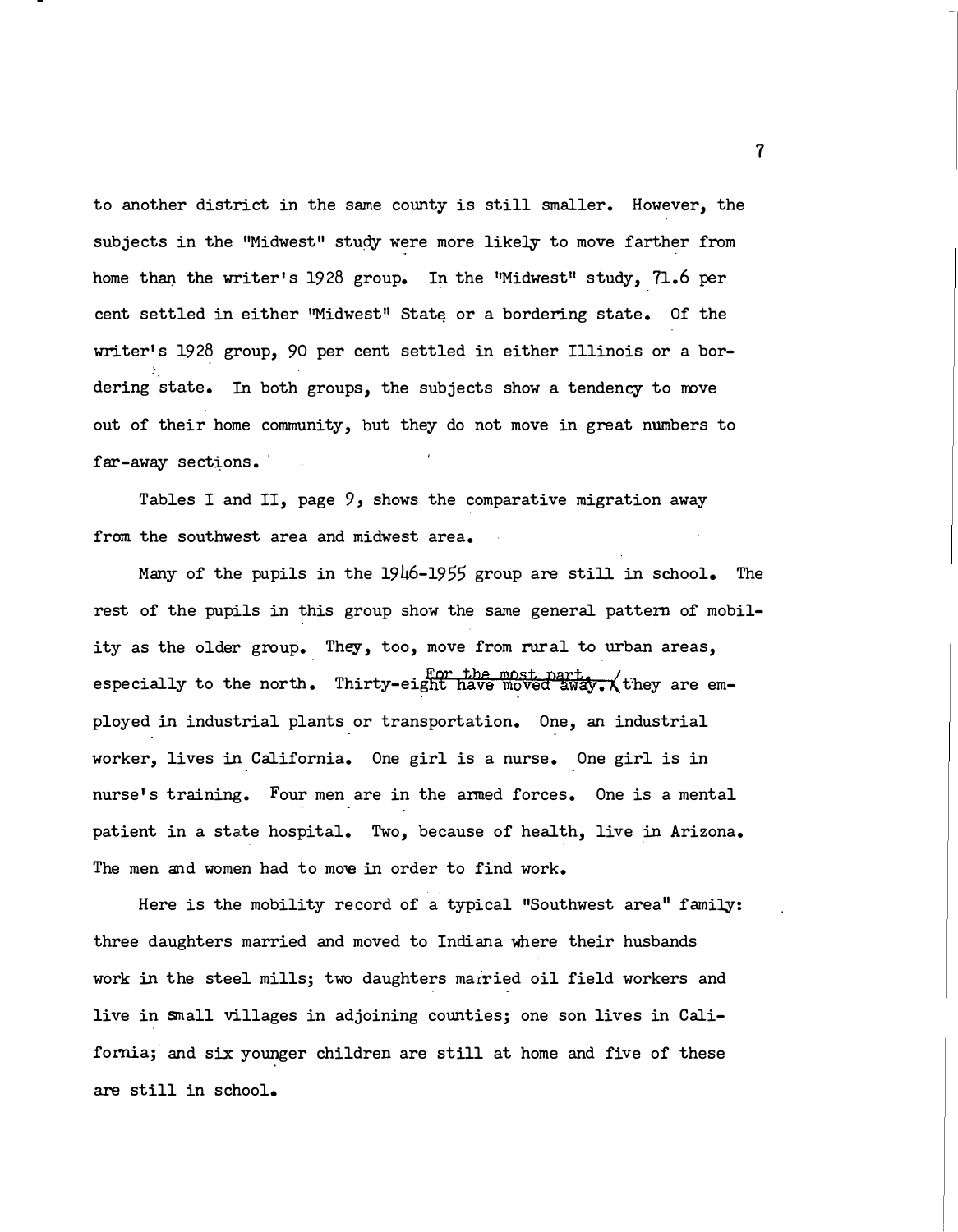Population figures show that the population of "Southwest area" declined steadily from 1900 to 1940.

The following figures from the pamphlet, Wartime Influence on  $\hat{\mathbf{v}}$ Jasper County, Illinois,  $\frac{1}{4}$  shows this decline:

| Year | Population |
|------|------------|
| 1900 | 1,477      |
| 1910 | 1,310      |
| 1920 | 1,052      |
| 1930 | 726        |
| 1940 | 759        |

4. Wartime Influence on Jasper County, Illinois (University of Illinois, Urbana, 1946) p. 2�

Y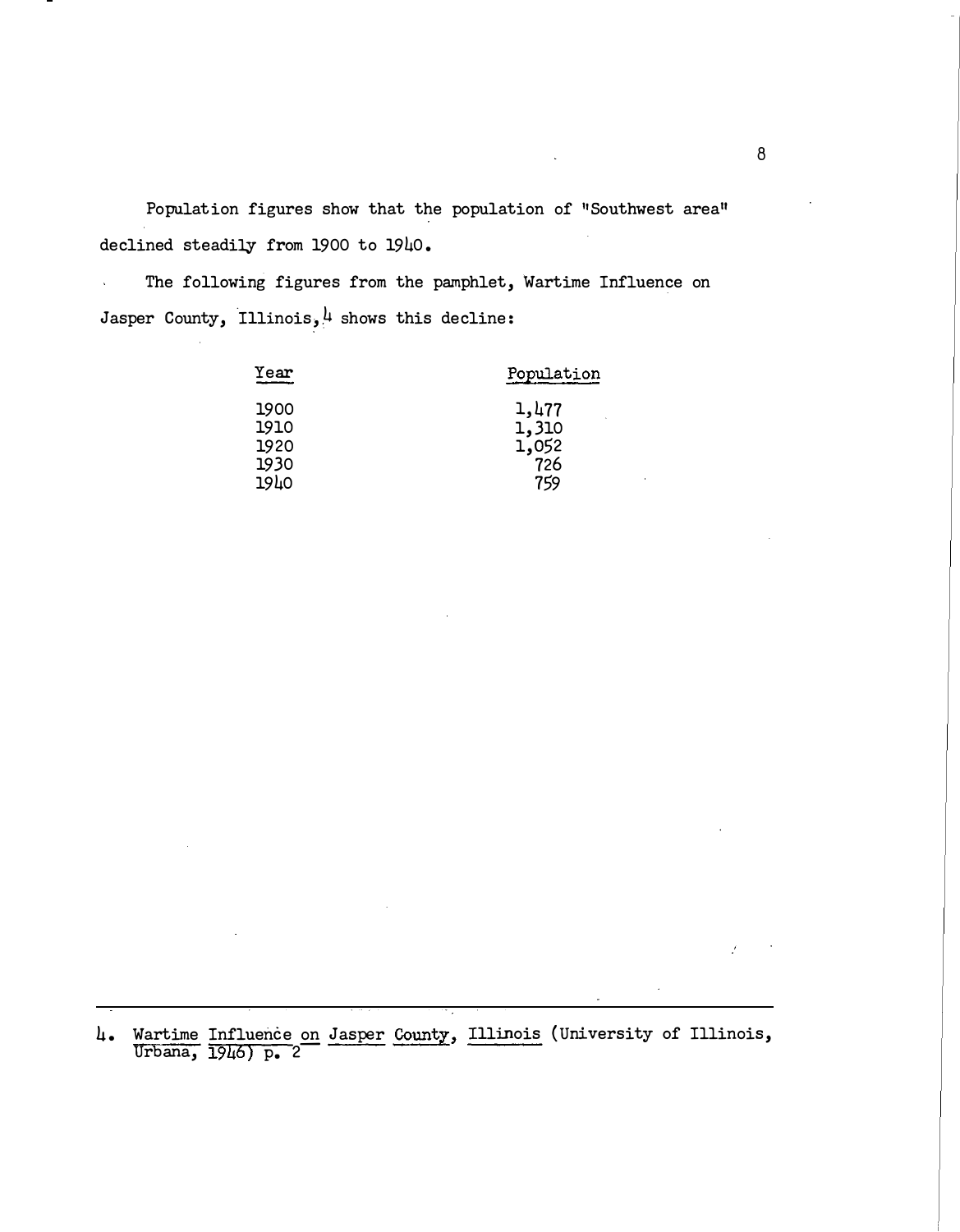### TABLE I

## COMPARATIVE DISTRIBUTION OF THE 1954 RESIDENCES OF PUPILS ENROLLED IN MIDWEST AREA AND SOUTHWEST AREA SCHOOLS IN 1928 BY NUMBERS

|                                                                                                                                  |    | Midwest Area Southwest Area |
|----------------------------------------------------------------------------------------------------------------------------------|----|-----------------------------|
| Home District<br>Home County<br>Bordering County<br>Home State or Bordering State<br>Other States<br>Foreign Country<br>Deceased |    |                             |
| Total                                                                                                                            | 32 | 28                          |

## TABLE II

## COMPARATIVE DISTRIBUTION OF THE 1954 RESIDENCES OF PUPILS ENROLLED IN MIDWEST AREA AND SOUTHWEST AREA SCHOOLS IN 1928 BY PERCENTAGE

|                                                                                                                                  |                                                | Midwest Area Southwest Area                       |
|----------------------------------------------------------------------------------------------------------------------------------|------------------------------------------------|---------------------------------------------------|
| Home District<br>Home County<br>Bordering County<br>Home State or Bordering State<br>Other States<br>Foreign Country<br>Deceased | 15.6<br>$-9 - 4$<br>4.68<br>18.7<br>3.1<br>6.1 | 20.0<br>15.0<br>20.0<br>35.0<br>5.0<br>0.0<br>5.0 |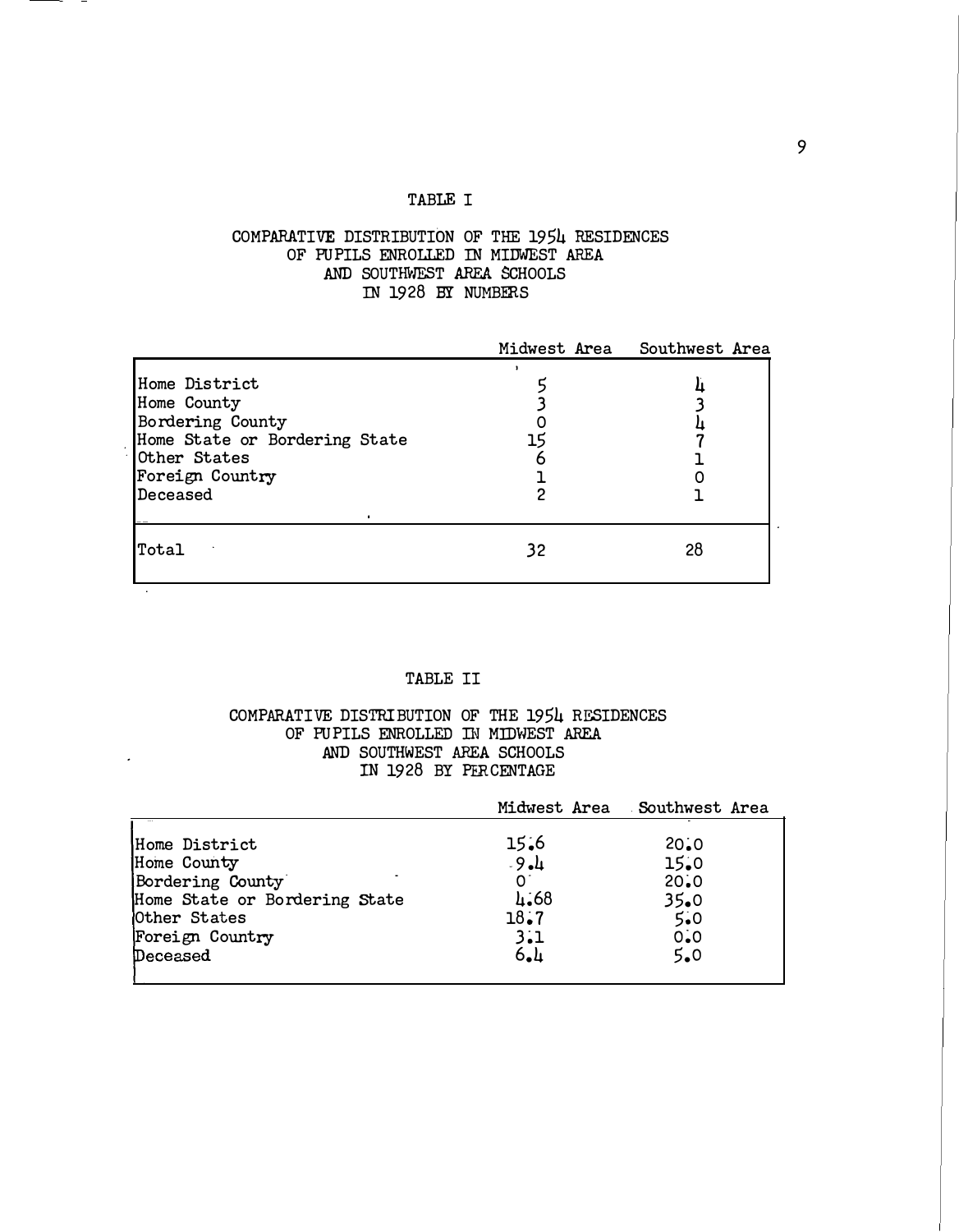#### EDUCATION

The educational history of this area may be divided into two periods. The first is the era of one-room schools, the other is the period since school consolidation. One hundred-forty-three pupils compose the group before consolidation. Eighty-one of this group entered a three-year high school in the adjoining county. In order to take the fourth year, they had two alternatives. They could board and room away from home or, in a few instances, the parents did move to an area having a four-year high school. It was twenty miles to a four-year high school. The roads were all "dirt". They were very muddy during rainy weather or when freezing and thawing. The group that entered high school was a fraction over fifty-six per cent. Fifty-one of those entering high school graduated. This is about sixty-three per cent of the entering group. Most of the dropouts came at the end of the eleventh grade.

This dropout rate is about the same as that for the United States as a whole, but Chart I, page 13, shows that schools in "Southwest Areas" holds pupils longer than do schools in the United States as a whole. It also shows that in "Southwest Areas" pupils tend to stay in school through the eleventh grade. They then tend to drop out, probably because they must go much greater distances to do twelfth grade work.

Fourteen of the high school graduates continued their education. This was about twenty-nine and four-tenths per cent of all high school graduates in their group. Three of this group completed a two-year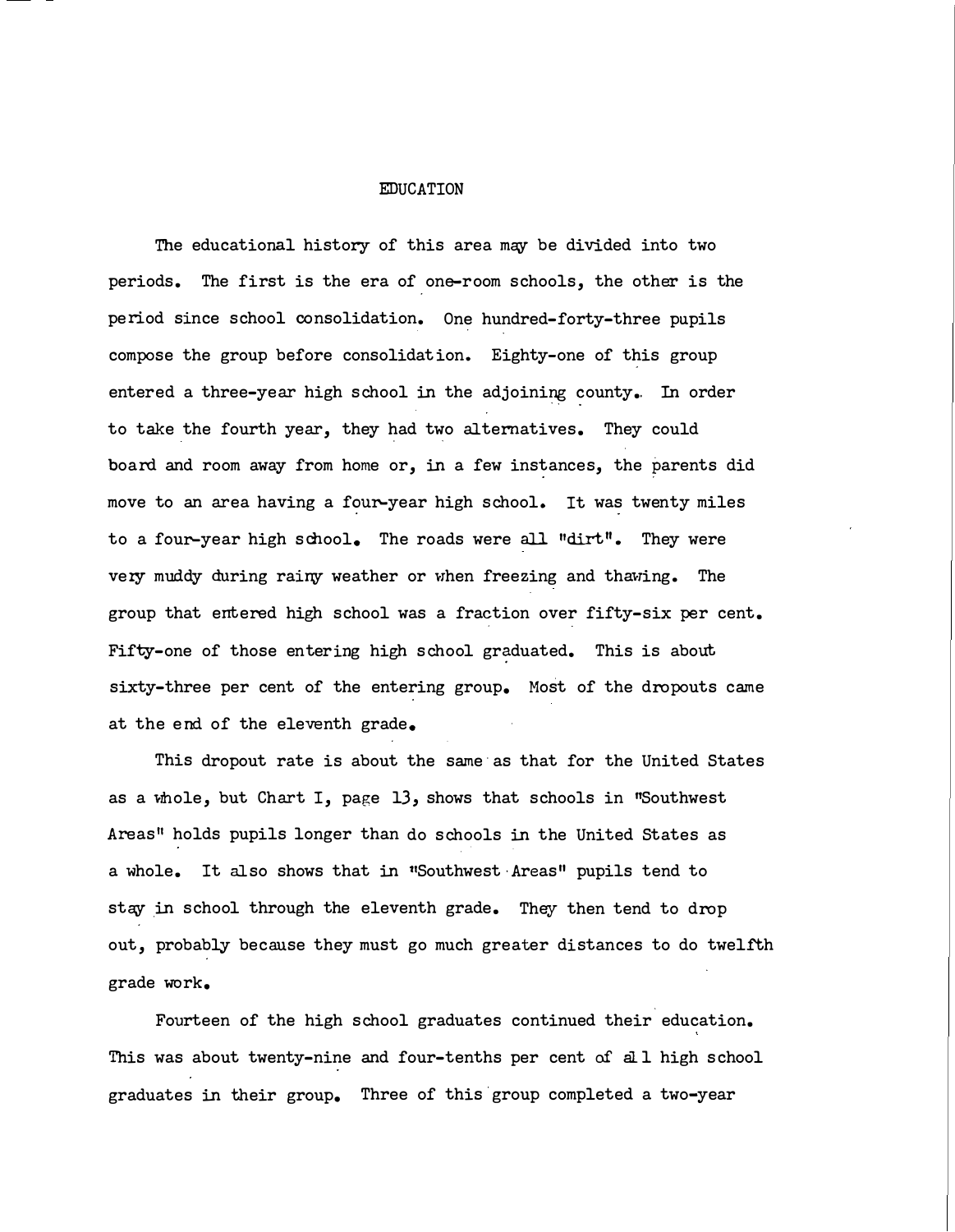college course which qualified them to teach in the elementary schools. All three did teach for a time and one is still teaching. Of those who left teaching, one is a farmer and the other is a housewife. Two graduated from a four-year college and became high school teachers. Later they also earned their Master's Degree. Neither is now teaching; they are housewives. There are three other four-year college graduates. One high school graduate attended an Electronics School. One is a graduate of a Deisel School. One graduated from a Technical School and now is a jeweler. Two are Business College graduates. One is attending a Bible College. One entered a School of Theology, but soon dropped out. One is a Beauty School graduate.

Fourteen and two-sevenths per cent of the college entrance group earned their Master's Degree. Thirty-five and two-sevenths per cent of the entering group are four-year college graduates. Four dropped out before completing college. This is twenty-eight and four-sevenths per cent of the college entrance group. The remaining twenty-one and one-seventh of the high school graduates attended deisel, electronics, beauty culture, business college, or Bible School.

School consolidation began in Jasper County in 1940. The group, since 1940, consists of one-hundred-fourteen pupils. Ninety-four of these entered high school. There is only one high school in the County. Buses transport all pupils from this area to high school at school district expense. Fifty of this group are still in high school. Thirty-two have graduated from high school. One of the high school graduates is in nurse's training. Twelve of these pupils dropped out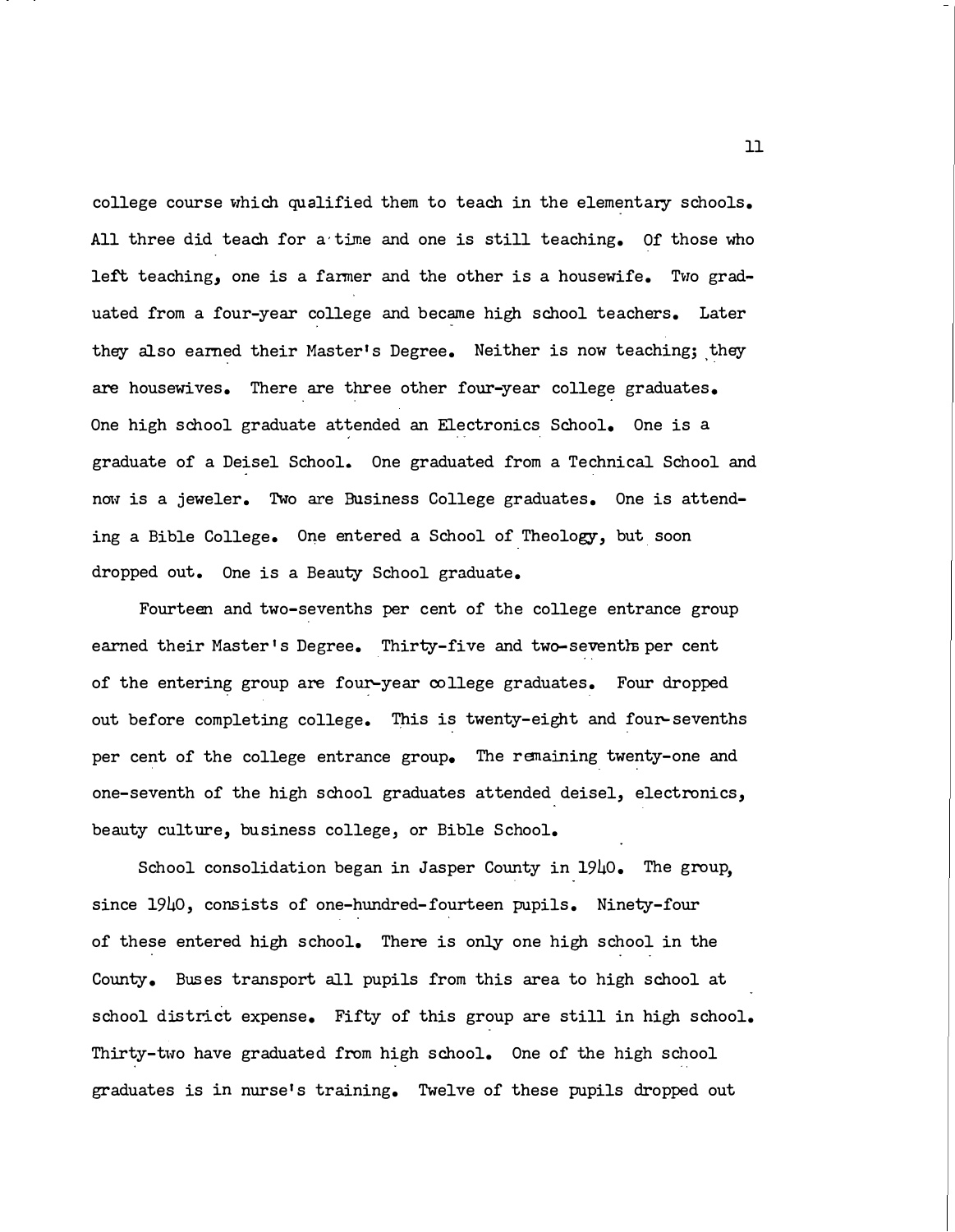of high school before graduating. Five of these went to work. Seven are married. A greater per cent of the eighth-grade graduates have entered high school since consolidation than did before consolidation. A greater per cent of post-consolidation eighth-grade graduates complete high school, too.

It is interesting to note that before consolidation, a few privately-operated buses transported pupils to and from high school at the pupil's own expense. Because of bad roads, even this limited  $transportion$  was not available to many pupils.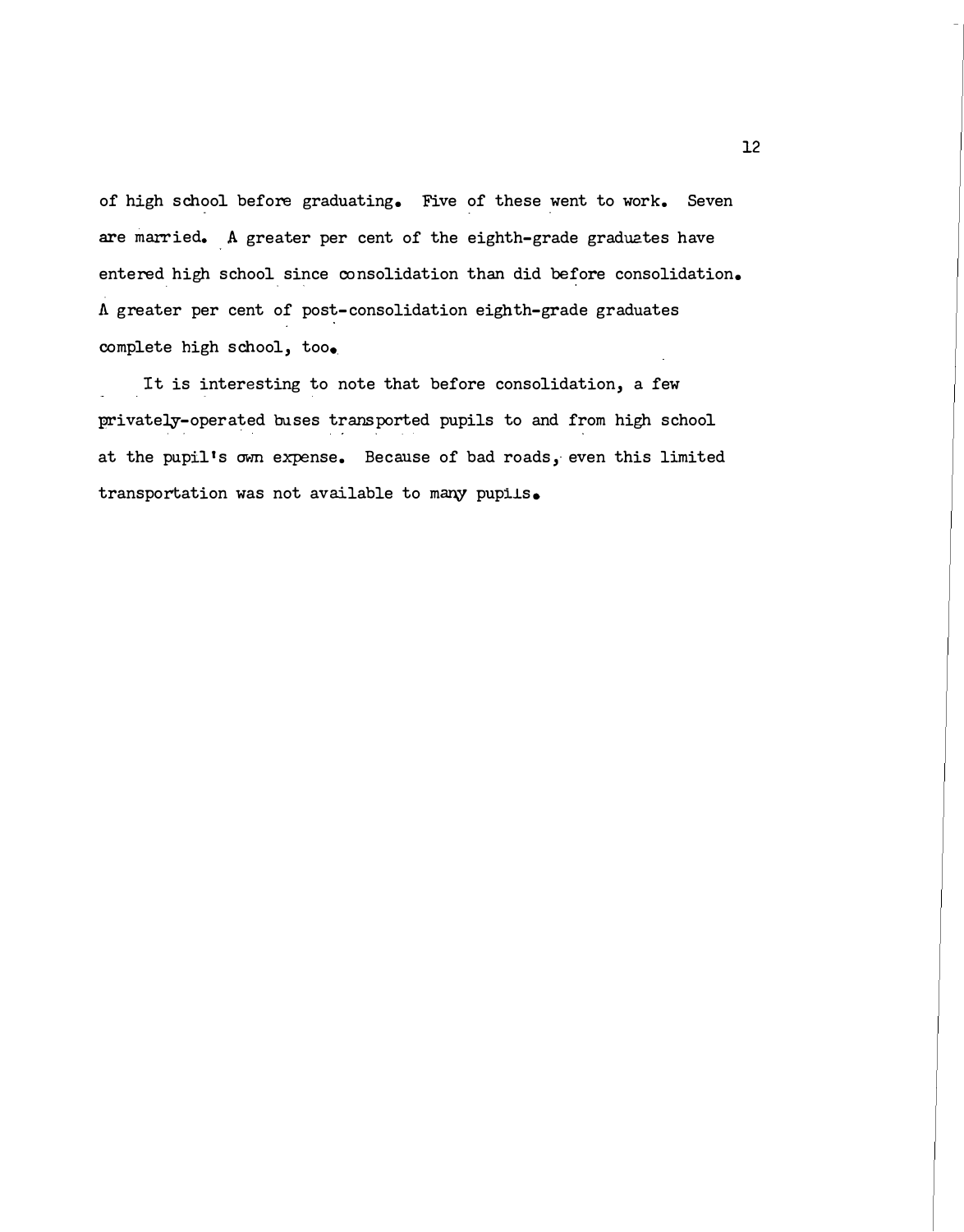

EDUCATIONAL SURVIVAL OF THE UNITED STATES $^1$ 



EDUCATIONAL SURVIVAL OF SOUTHWEST AREA PUPILS



Blough and Sweitzer, Fundamentals of Citizenship (Laidlaw Brothers, New York, 1951) p. 147  $1.$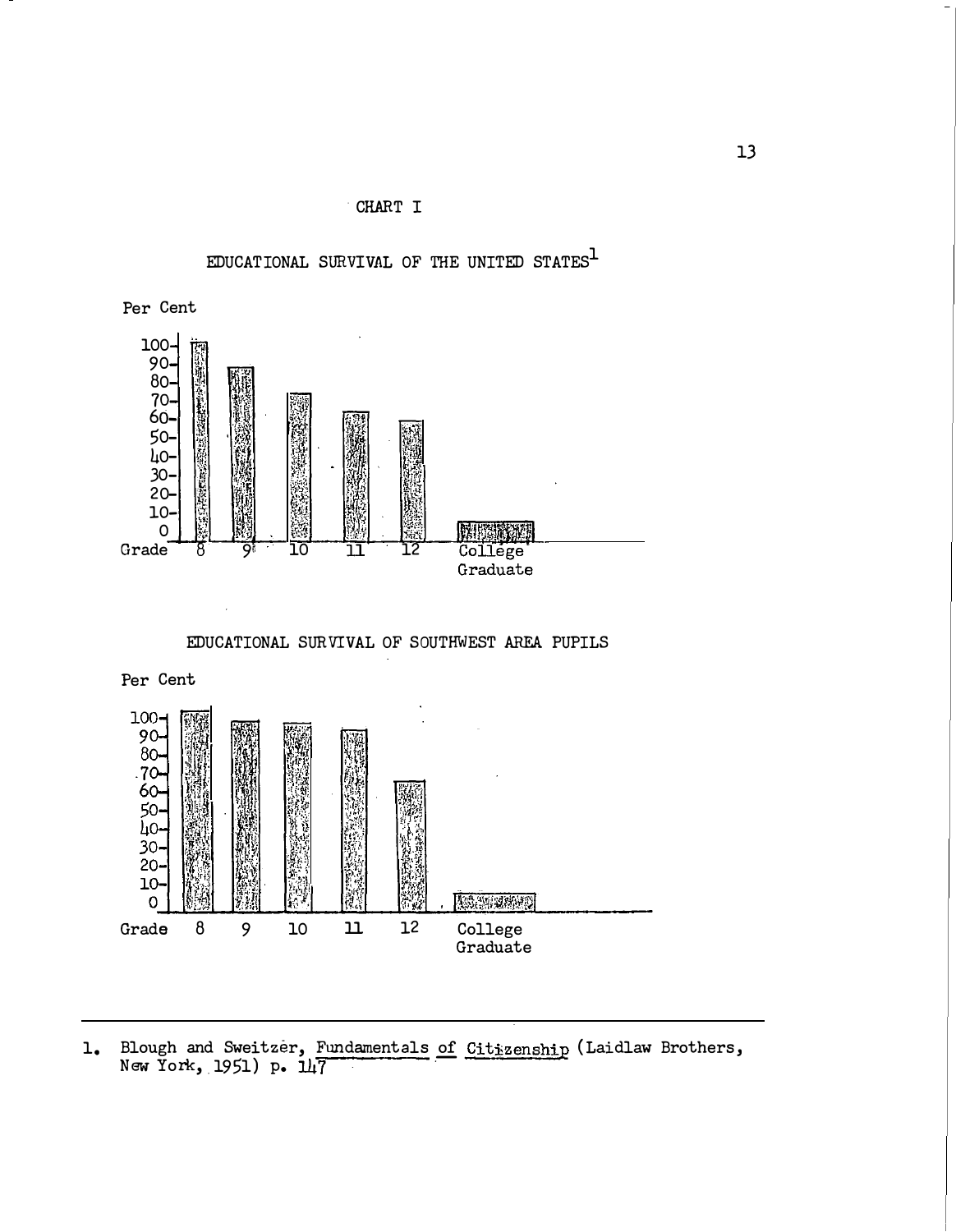#### MARITAL STATUS

Of the one-hundred marriages of subjects in this study, seven have ended in divorce. This is seven per cent. The divorce rate of the United States is about ten per cent.<sup>1</sup> Four of the divorces were in the same family. There have been no divorces in the Catholic group. The greater number of marriages have been within their own ethnic group. Marriages have also usually been within their own religious group. The average number of children per family is 3.2. The average for the United States is  $3.0$ .<sup>2</sup> This differential is in accordance with national findings which show that rural areas and certain ethnic groups have larger families than others.

<sup>1.</sup> Paul H. Landis, Population Problems (Row Peterson and Co., Chicago, 1955. ) p. 67

<sup>2.</sup> Kliplinger Report (Newton Press, Ninety-Fifth Year, January 24, 1956.)